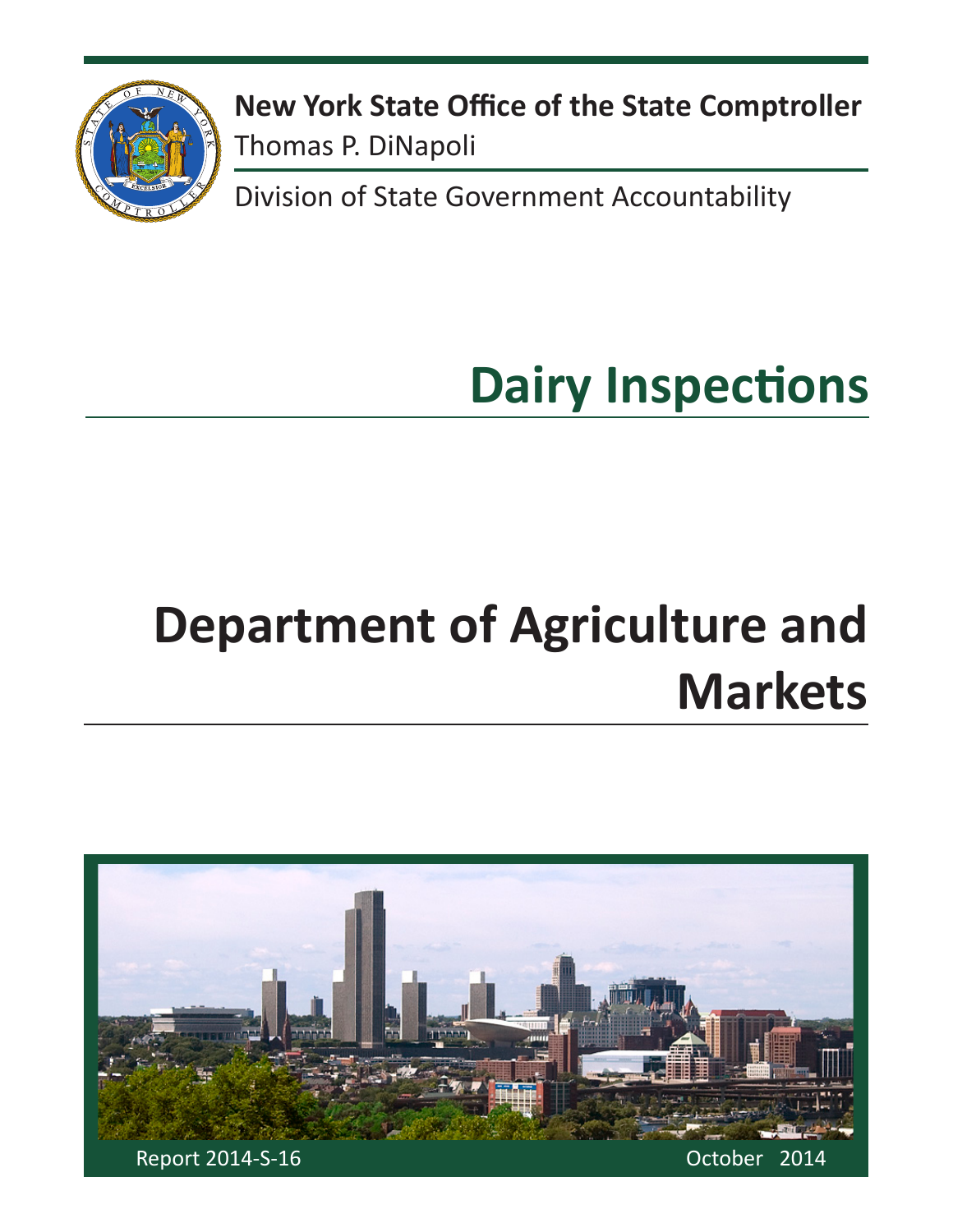## **Executive Summary**

#### **Purpose**

To determine if the Department of Agriculture and Markets (Department) is adequately monitoring the inspection of dairy processing in New York State. The audit covered the period January 1, 2013 through July 21, 2014.

#### **Background**

The Department's mission is to foster a competitive food and agriculture industry that benefits producers and consumers alike. The Milk Control and Dairy Services Unit (Unit) within the Department is responsible for inspecting the State's dairy industry. Inspections performed by the Unit include farm, plant, bulk tank, pasteurization, and Certified Milk Inspector (CMI) inspections. CMIs are private contractors who are certified by the Department to inspect dairy farms and obtain milk samples in accordance with applicable State and Federal laws. Unit inspectors are required to evaluate these records quarterly. The Unit also responds to consumer and producer complaints, conducts and supervises the licensing of certified industry inspectors, and performs economic industry functions such as ensuring dairy products are properly represented in labeling and advertising and ensuring an adequate supply of milk for the public.

#### **Key Findings**

- The Unit performed approximately 6,000 inspections at almost 1,400 locations (e.g., plants, farms, bulk tankers) in calendar year 2013. Despite staffing shortages, the Unit does not have a backlog of safety inspections; all mandated inspections had been completed for 2013. However, the staffing shortfalls have required the Unit to cut back on other activities or goals it also considers important to quality control and safety such as delivery vehicle inspections, plant raw and pasteurized milk sampling, and butterfat testing.
- Inspectors consistently rated establishments in accordance with prescribed procedures and followed the appropriate disciplinary action (e.g., imposing fines) when required.
- The Unit's inspections database is incomplete. Unit management cannot perform trend analysis or a variety of other useful analyses on complete inspection information. The effectiveness and efficiency of the Unit could be improved if managers and supervisors had access to complete data.

#### **Key Recommendation**

• Develop the current capabilities of the Milk Inspection Program database, in conjunction with the Office of Information Technology Services, to easily and readily store, access, and analyze all inspection information.

#### **Other Related Audit/Report of Interest**

[Department of Agriculture and Markets: Food Safety Monitoring \(2013-S-27\)](http://osc.state.ny.us/audits/allaudits/093014/13s27.pdf)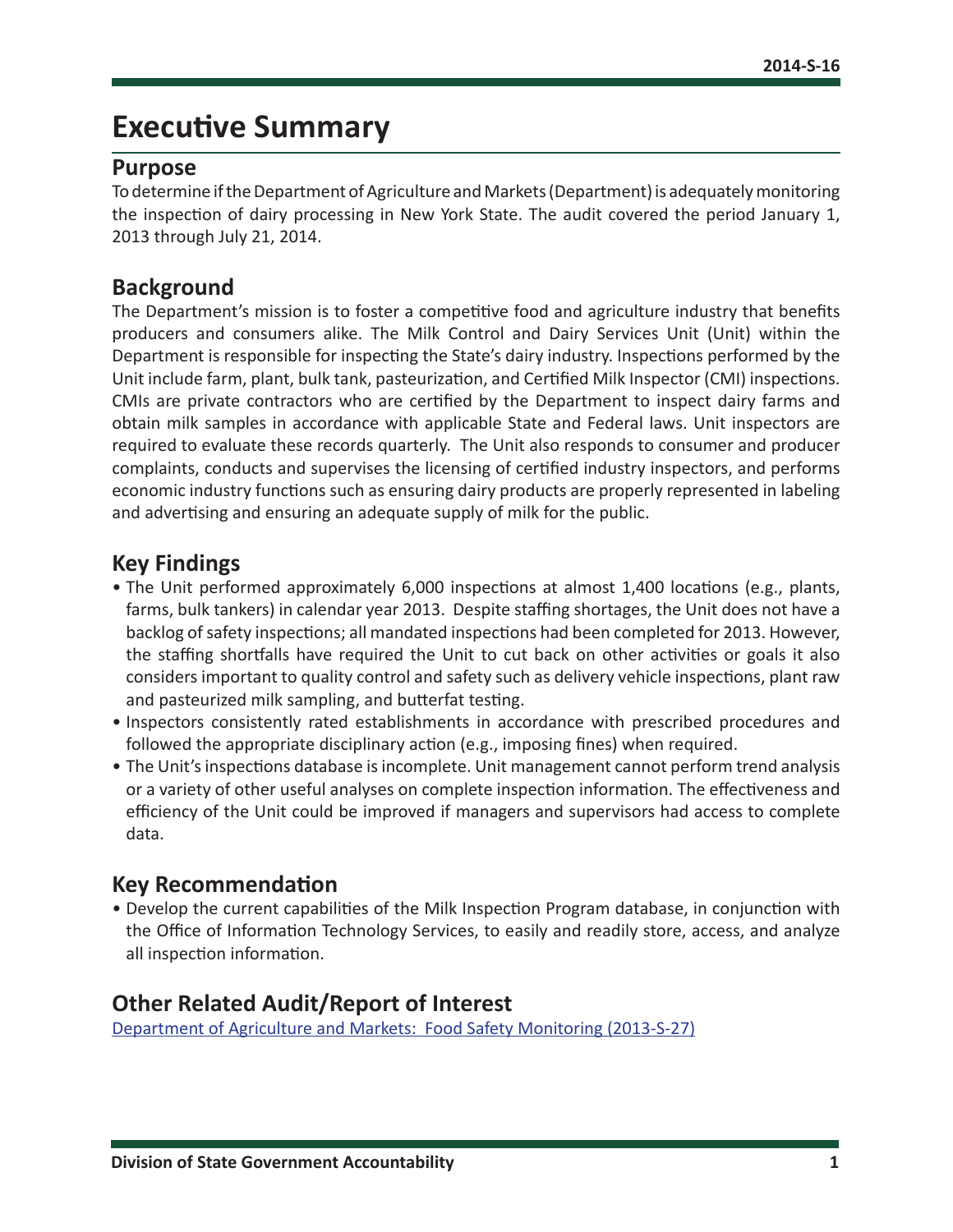#### **State of New York Office of the State Comptroller**

#### **Division of State Government Accountability**

October 6, 2014

Mr. Richard A. Ball Commissioner Department of Agriculture and Markets 10B Airline Drive Albany, NY 12235

Dear Commissioner Ball:

The Office of the State Comptroller is committed to helping State agencies, public authorities and local government agencies manage government resources efficiently and effectively and, by so doing, providing accountability for tax dollars spent to support government operations. The Comptroller oversees the fiscal affairs of State agencies, public authorities and local government agencies, as well as their compliance with relevant statutes and their observance of good business practices. This fiscal oversight is accomplished, in part, through our audits, which identify opportunities for improving operations. Audits can also identify strategies for reducing costs and strengthening controls that are intended to safeguard assets.

Following is a report of our audit entitled *Dairy Inspections*. The audit was performed pursuant to the State Comptroller's authority as set forth in Article V, Section 1 of the State Constitution and Article II, Section 8 of the State Finance Law.

This audit's results and recommendations are resources for you to use in effectively managing your operations and in meeting the expectations of taxpayers. If you have any questions about this report, please feel free to contact us.

Respectfully submitted,

*Office of the State Comptroller Division of State Government Accountability*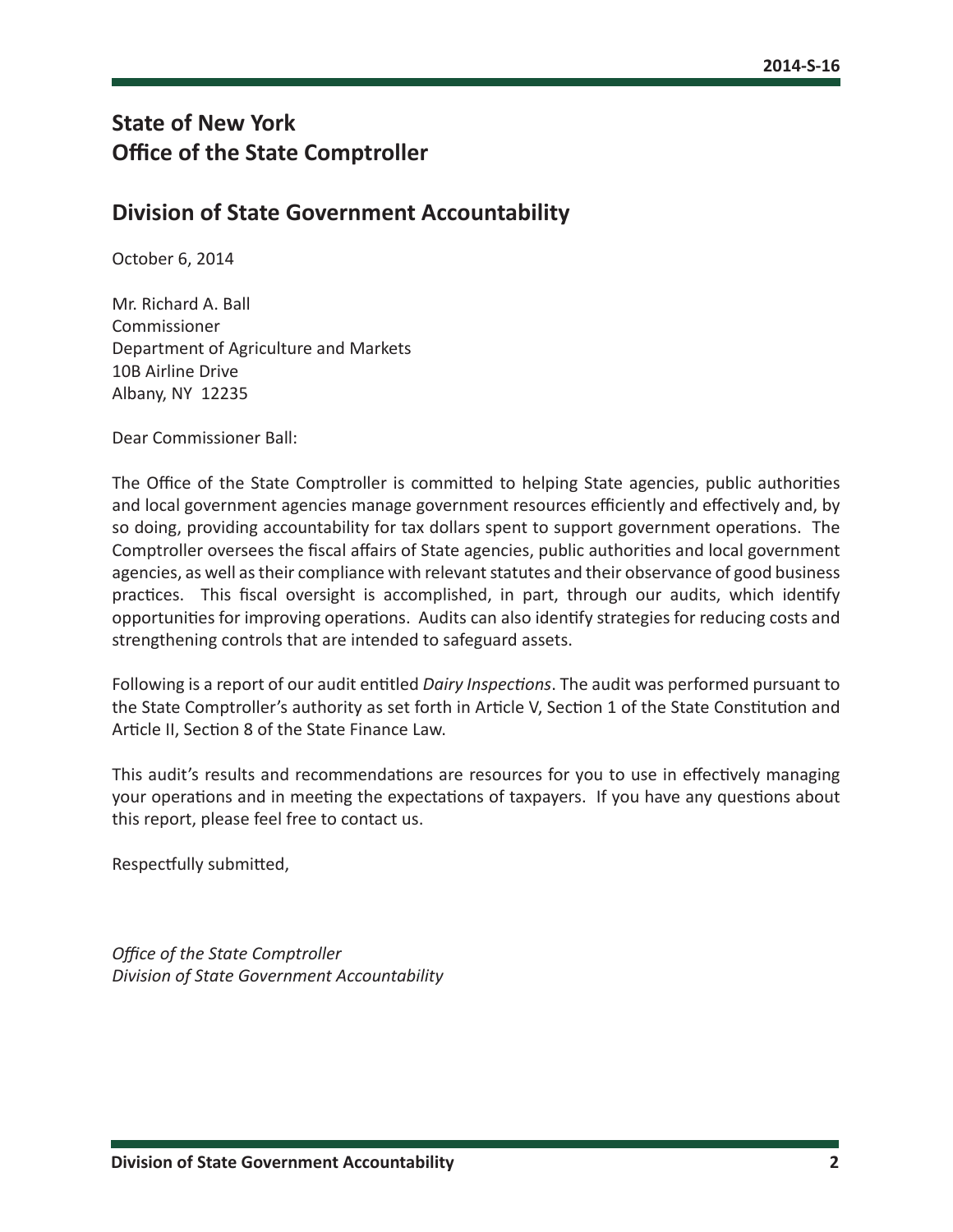# **Table of Contents**

| Background                                | 4  |
|-------------------------------------------|----|
| <b>Audit Findings and Recommendations</b> | 5  |
| Inspections                               | 5  |
| <b>Database Capabilities</b>              | 6  |
| Recommendation                            | 6  |
| Audit Scope, Objective, and Methodology   |    |
| Authority                                 | 8  |
| <b>Reporting Requirements</b>             | 8  |
| <b>Contributors to This Report</b>        | 9  |
| <b>Agency Comments</b>                    | 10 |

| <b>State Government Accountability Contact Information:</b><br><b>Audit Director: John Buyce</b> |
|--------------------------------------------------------------------------------------------------|
| Phone: (518) 474-3271                                                                            |
| Email: StateGovernmentAccountability@osc.state.ny.us                                             |
| <b>Address:</b>                                                                                  |
| Office of the State Comptroller                                                                  |
| Division of State Government Accountability                                                      |
| 110 State Street, 11th Floor                                                                     |
| Albany, NY 12236                                                                                 |
| This report is also available on our website at: www.osc.state.ny.us                             |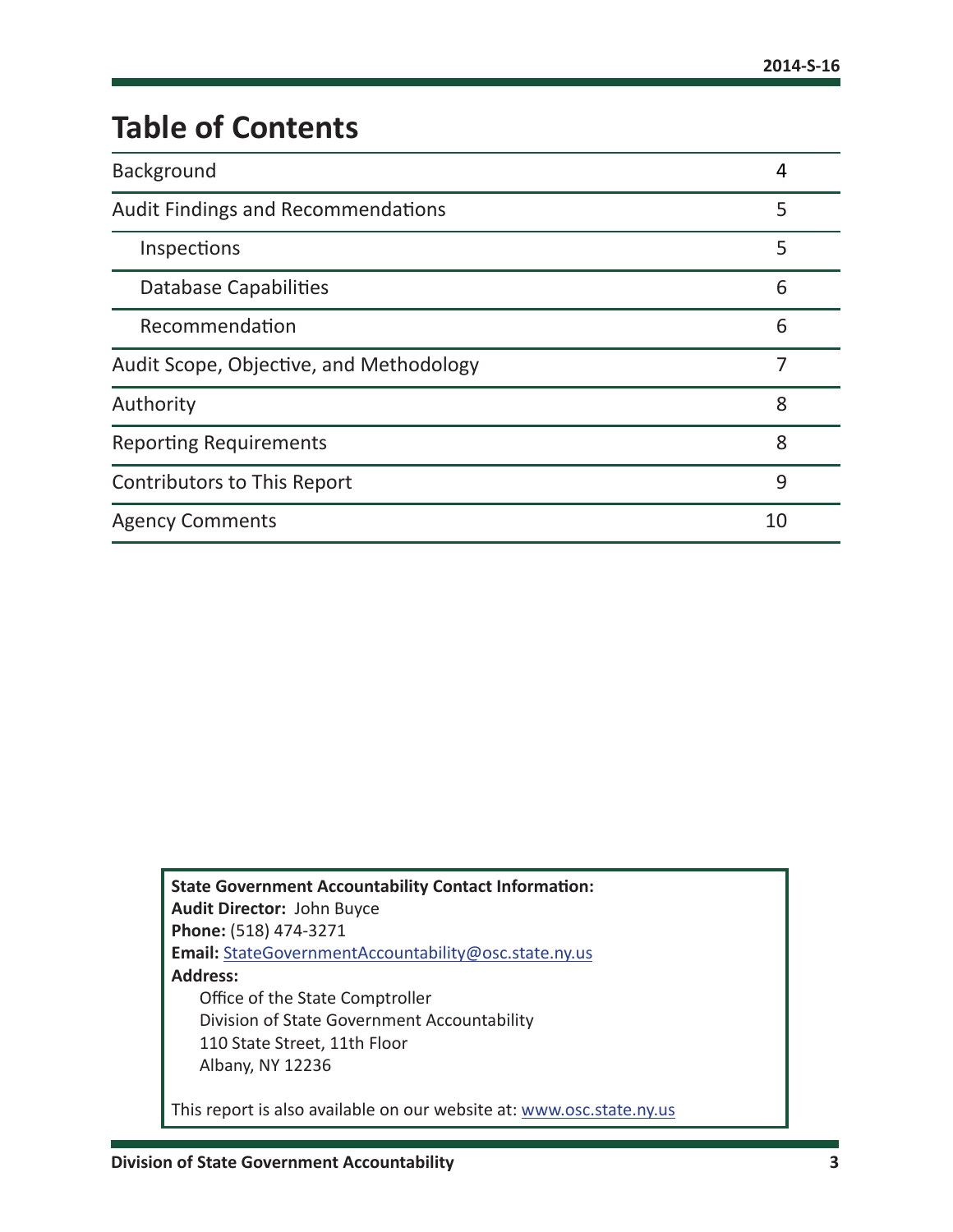## <span id="page-4-0"></span>**Background**

The Department of Agriculture and Markets' (Department) mission is to foster a competitive food and agriculture industry that benefits producers and consumers alike. The Milk Control and Dairy Services Unit (Unit) is responsible for inspecting the State's dairy industry. Inspections performed by the Unit include farm, plant, bulk tank, pasteurization, and Certified Milk Inspector (CMI) inspections. CMIs are private contractors certified by the Department to inspect dairy farms and obtain milk samples in accordance with applicable State and Federal laws. Unit inspectors are required to evaluate these records quarterly. The Unit also responds to consumer and producer complaints, conducts and supervises the licensing of certified industry inspectors, and performs economic industry functions such as ensuring dairy products are properly represented in labeling and advertising and ensuring an adequate supply of milk for the public.

The Unit created a Milk Control Manual (Manual) that establishes the internal processes and procedures for conducting its mandated inspections as well as other non-mandated activities. Mandated inspections are conducted according to the frequency established by the Food and Drug Administration (FDA) in its Grade "A" Pasteurized Milk Ordinance (PMO); the majority of inspection types are to be done every 90 days. The Unit rates establishments on a scale from 1 to 4 for each inspection. A rating of "1" or "2" denotes only minor or incidental violations. A rating of "3" or "4" denotes major violations; a rating of "4" is given only when extraordinary action is needed, such as terminating operations.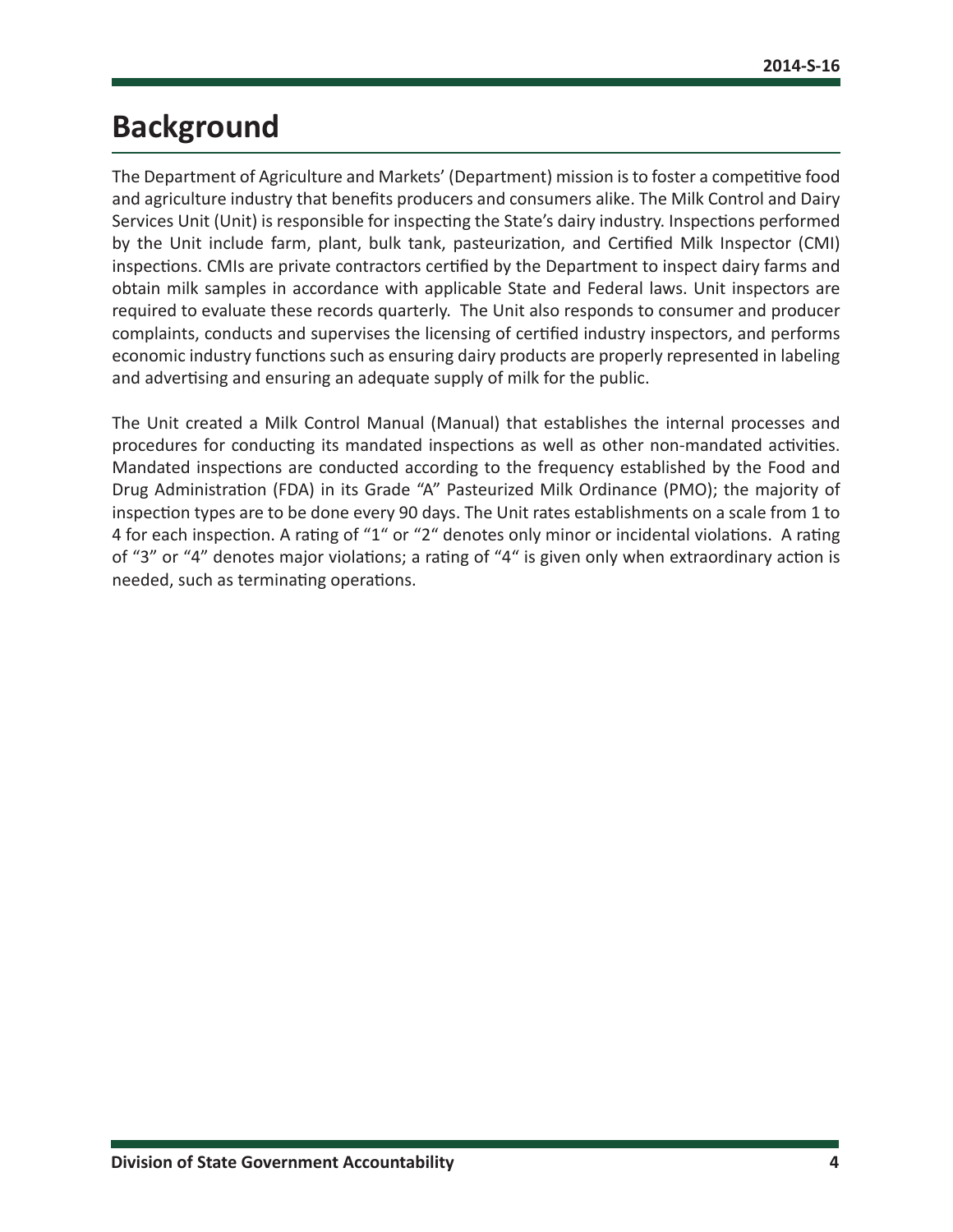## <span id="page-5-0"></span>**Audit Findings and Recommendations**

#### **Inspections**

The Unit, as of April 2014, is operating with 30 inspectors and has 10 positions vacant. Also, between July 2008 and March 2014 the Unit's Assistant Director position was vacant, leaving the Director to assume both roles in the interim. Despite these shortfalls, we found mandated safety inspections had been completed for calendar year 2013, with the Unit performing approximately 6,000 inspections on almost 1,400 establishments (e.g., plants, farms, bulk tankers). While the Unit has managed to complete all mandated safety inspections, the staffing shortfalls have required the Unit to cut back on other activities and goals it also considers important to quality control and safety. The Unit has had to prioritize its efforts, and certain activities not mandated by the PMO, such as delivery vehicle inspections, plant raw and pasteurized milk sampling, and butterfat testing, have been reduced in order to complete the mandated inspections. For example, the Unit conducted only about 40 labeling reviews in the 2013 calendar year. While not mandated by the PMO, labeling reviews verify that information such as ingredients, nutrition information, and coloring specifics are displayed as required to consumers.

We reviewed inspection data and conducted site visits to determine if facilities were rated consistently, in accordance with established procedures, and if proper disciplinary actions were being taken when necessary. We selected a sample of 27 establishments that received a rating of "3" or greater. We found the Unit took appropriate legal action (e.g., imposing fines) when required.

Our review of inspection data showed very few establishments received major violations (i.e., ratings of "3" and "4"). Specifically, 14 of 28 inspectors (50 percent) rated less than 5 percent of their establishments as "3." For the remaining inspectors, ratings ranged from 5 percent to 39 percent. Both officials and inspectors stated that the number of "3" and "4" ratings has decreased because many of the problem facilities have been eliminated (i.e., closed their business). Additionally, officials stated that geographic location may have played a part in the variances in ratings. We did concur that the inspector who gave out the highest number of "3" ratings was located in New York City where, officials stated, there are problems with some of the smaller dairy producers.

We conducted site visits at six establishments which were judgmentally selected based on the ratings they received. We reviewed the inspection process with four inspectors at each facility and found the inspectors consistently and correctly applied criteria when assessing each facility. Also, we found the on-site condition matched the previous ratings given. For example, those establishments that historically received a rating of "1" had few if any problems and received the same rating again. Similarly, locations that had previously received a rating of "3" demonstrated problems that once again warranted a similar rating.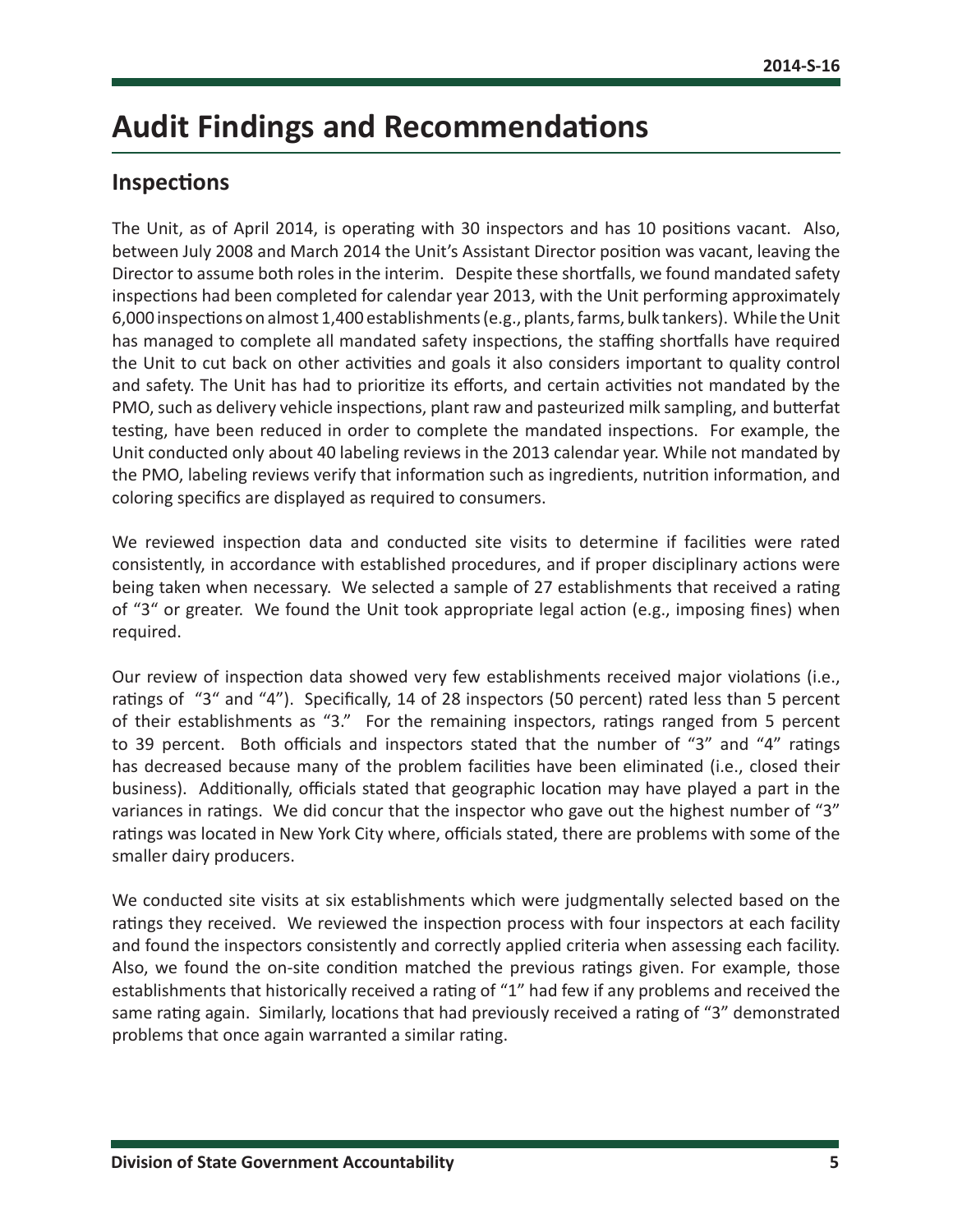#### <span id="page-6-0"></span>**Database Capabilities**

As of June 2014, the Unit did not have a single database capturing a complete record of all dairy inspections conducted. The Unit utilizes a Milk Inspection Program (MIP) database for recording and retaining inspection reports. However, the database is incomplete and does not maintain information for inspections requiring complex reports; these reports are kept electronically as spreadsheet files in a separate location. Therefore, analytics such as trend analysis cannot be performed on the entire inspection population.

Management uses its inspectors' daily activity log (Dailies) database to perform certain monitoring functions. This database contains information about each inspector's work activities: for example, types of inspections performed, amount of time spent on report writing, travel, training, and administrative functions. Management uses this information to closely monitor the inspectors by determining inspector productivity and other essential analytics. We reviewed the inspectors' activity log data for calendar year 2013 and found no issues or inconsistencies with inspector activity. However, the Dailies database does not include information regarding establishment inspection ratings (i.e., 1, 2, 3, or 4). At this time, inspection ratings can be found in the actual inspection reports, which are housed in either the MIP database or the spreadsheet files.

The databases' weaknesses do not pose an apparent risk to the Unit's ability to perform dairy inspections or to ensure public safety, based on our analysis of inspection data for calendar year 2013, which showed no backlog of inspections. However, the effectiveness and efficiency of the Unit could be improved if managers and supervisors had better access to all useful data. For example, they could perform analyses on complete MIP data, which would include inspection ratings not currently available in the Dailies database. Trend analysis and analytics can show weaknesses or anomalies in operating activities that are not otherwise apparent, allowing management and staff to adjust activities to focus resources in a more effective manner.

Department officials stated they will be working with the New York State Office of Information Technology Services (ITS), which has a memorandum of agreement with the Department to provide all information technology services, to develop the capabilities of the MIP database to include all types of inspection reports. Officials stated ITS is expected to begin work on the project in July 2014. Officials stated that this work was previously delayed due to staffing restrictions.

#### **Recommendation**

1. Develop the current capabilities of the MIP database, in conjunction with the Office of Information Technology Services, to easily and readily store, access, and analyze all inspection information.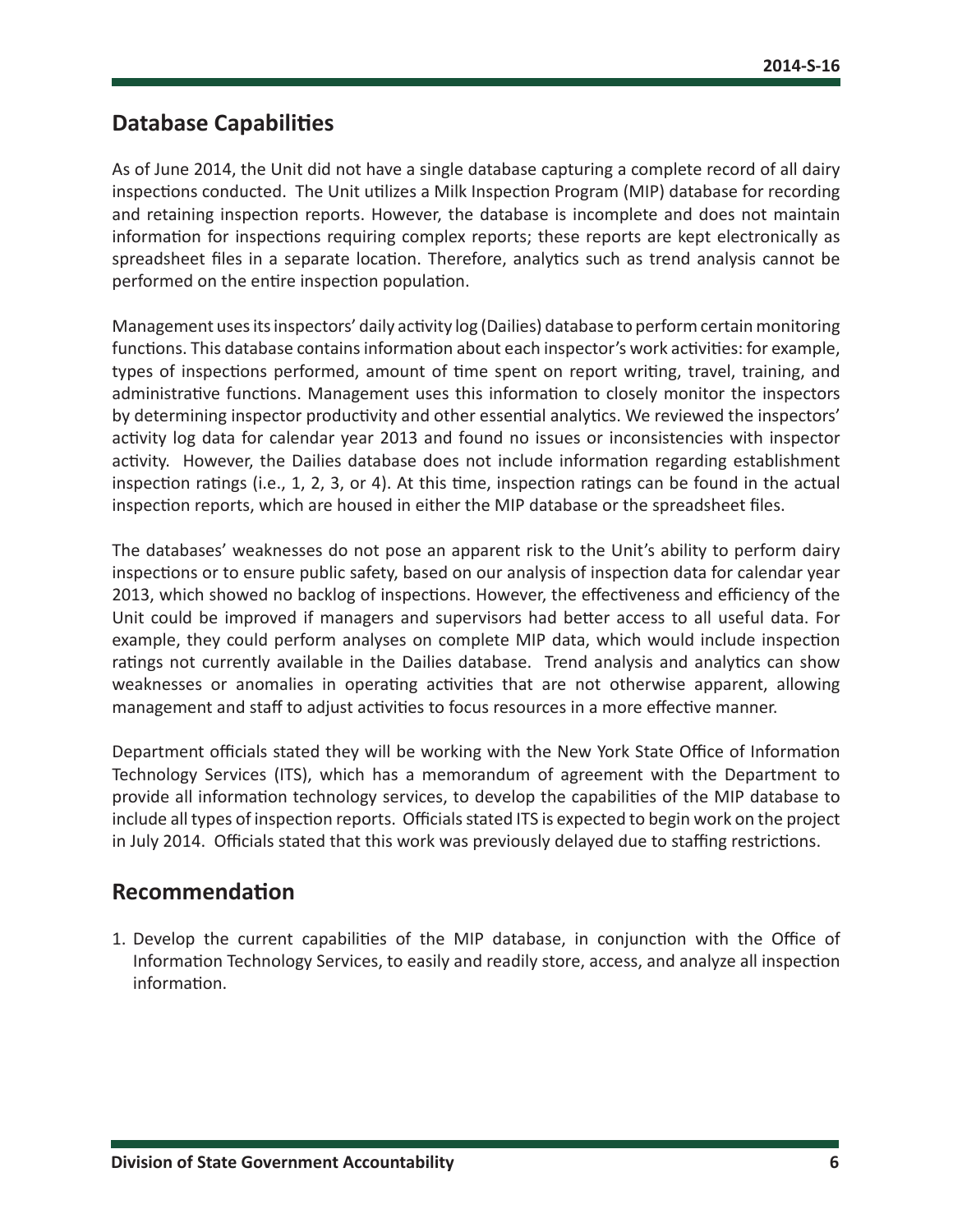## <span id="page-7-0"></span>**Audit Scope, Objective, and Methodology**

The objective of our audit was to determine if the Department of Agriculture and Markets is adequately monitoring the inspection of dairy processing in New York State. The audit covered the period January 1, 2013 through July 21, 2014.

To accomplish our objective, we interviewed Department officials, examined Department inspection records, visited establishments, and reviewed the Department's policies and procedures. We familiarized ourselves with the internal controls related to dairy inspection and assessed their adequacy related to our testing, and analyzed Department data to evaluate frequency and timeliness of inspections, inspectors' activities, and response to consumer complaints, for the period January 1, 2013 through December 31, 2013. Specifically, we identified the number of inspections needed for establishments, bulk tankers, pasteurizers, and quality control reviews using the inspection rates established in the PMO and determined if there was a backlog of inspections.

We performed data reliability testing on three of the Department's data systems that contained data pertinent to our audit objective. We encountered significant issues in testing the reliability of the inspection data due to an error in how the data was originally compiled. However, after using the Dailies database to verify the number of inspections, we were able to obtain a data population we consider reasonably accurate and reliable for testing. There are some variances in the totals for vat pasteurization inspection numbers due to the difference between our calculations and the Department's. We concluded this was merely a difference in interpretation of the inspection data and did not affect the data or our testing. Also, there were variances due to beginning-ofyear and end-of-year timing, but we found these to be inconsequential. We found the consumer complaint database was missing data fields when compared to the original consumer complaints received; however, since there were only 53 complaints for calendar years 2013, we were able to add in the missing fields from the inspection documents to make the data accurate and reliable for testing. The inspector's daily activity log data was of undetermined reliability as we had no source documentation to test against. We cannot conclude on the completeness of the three data systems we tested; however, this was not a significant restriction to our audit testing.

We conducted our performance audit in accordance with generally accepted government auditing standards. Those standards require that we plan and perform the audit to obtain sufficient, appropriate evidence to provide a reasonable basis for our findings and conclusions based on our audit objectives. We believe that the evidence obtained provides a reasonable basis for our findings and conclusions based on our audit objective.

In addition to being the State Auditor, the Comptroller performs certain other constitutionally and statutorily mandated duties as the chief fiscal officer of New York State. These include operating the State's accounting system; preparing the State's financial statements; and approving State contracts, refunds, and other payments. In addition, the Comptroller appoints members to certain boards, commissions, and public authorities, some of whom have minority voting rights. These duties may be considered management functions for purposes of evaluating organizational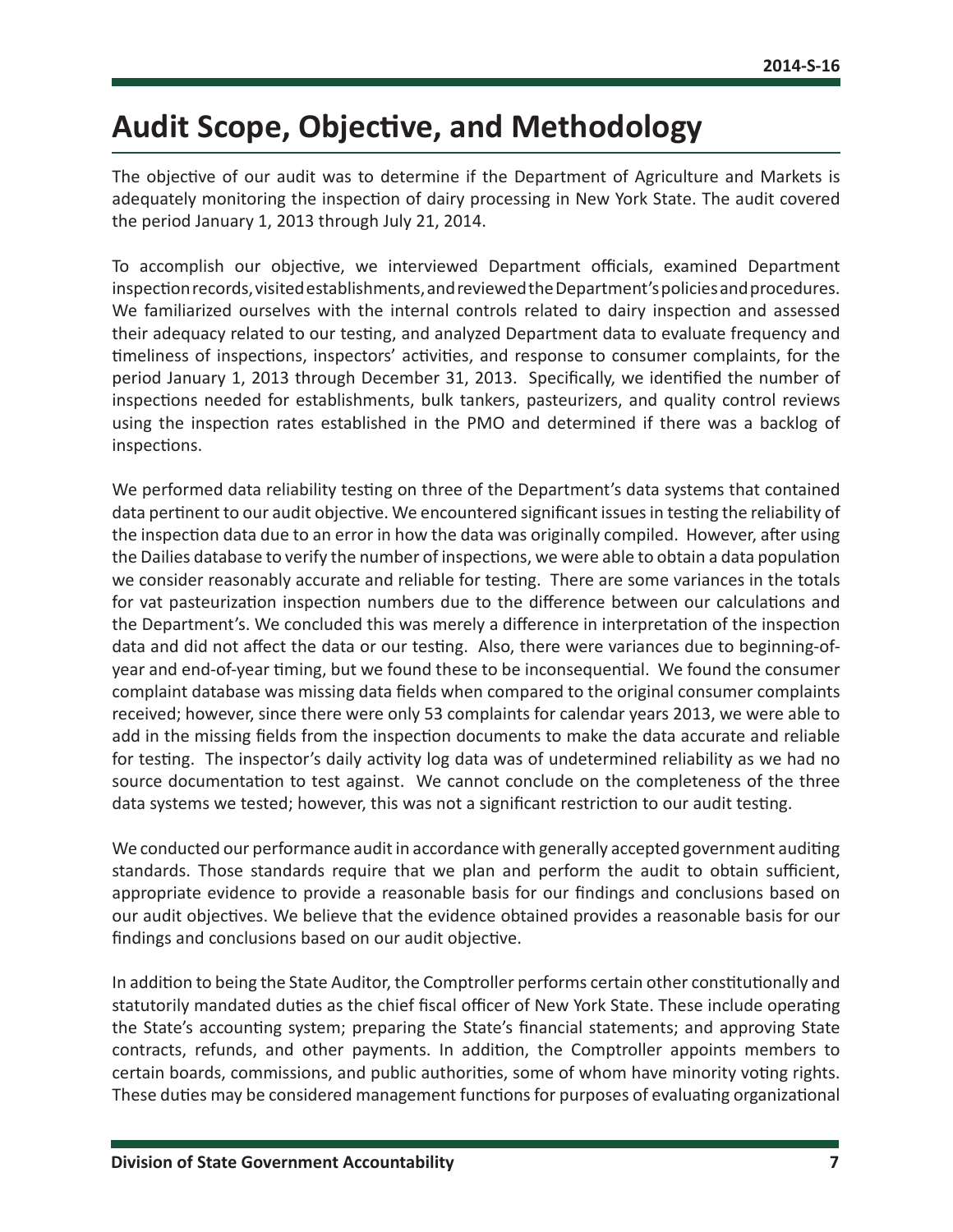<span id="page-8-0"></span>independence under generally accepted government auditing standards. In our opinion, these functions do not affect our ability to conduct independent audits of program performance.

# **Authority**

The audit was performed pursuant to the State Comptroller's authority under Article V, Section 1 of the State Constitution and Article II, Section 8 of the State Finance Law.

# **Reporting Requirements**

A draft copy of this report was provided to Department of Agriculture and Markets officials for their review and comment. Their comments were considered in preparing this final report and are attached at the end of this report.

Within 90 days after final release of this report, as required by Section 170 of the Executive Law, the Commissioner of the Department of Agriculture and Markets shall report to the Governor, the State Comptroller, and the leaders of the Legislature and fiscal committees, advising what steps were taken to implement the recommendation contained herein, and if the recommendation was not implemented, the reasons why.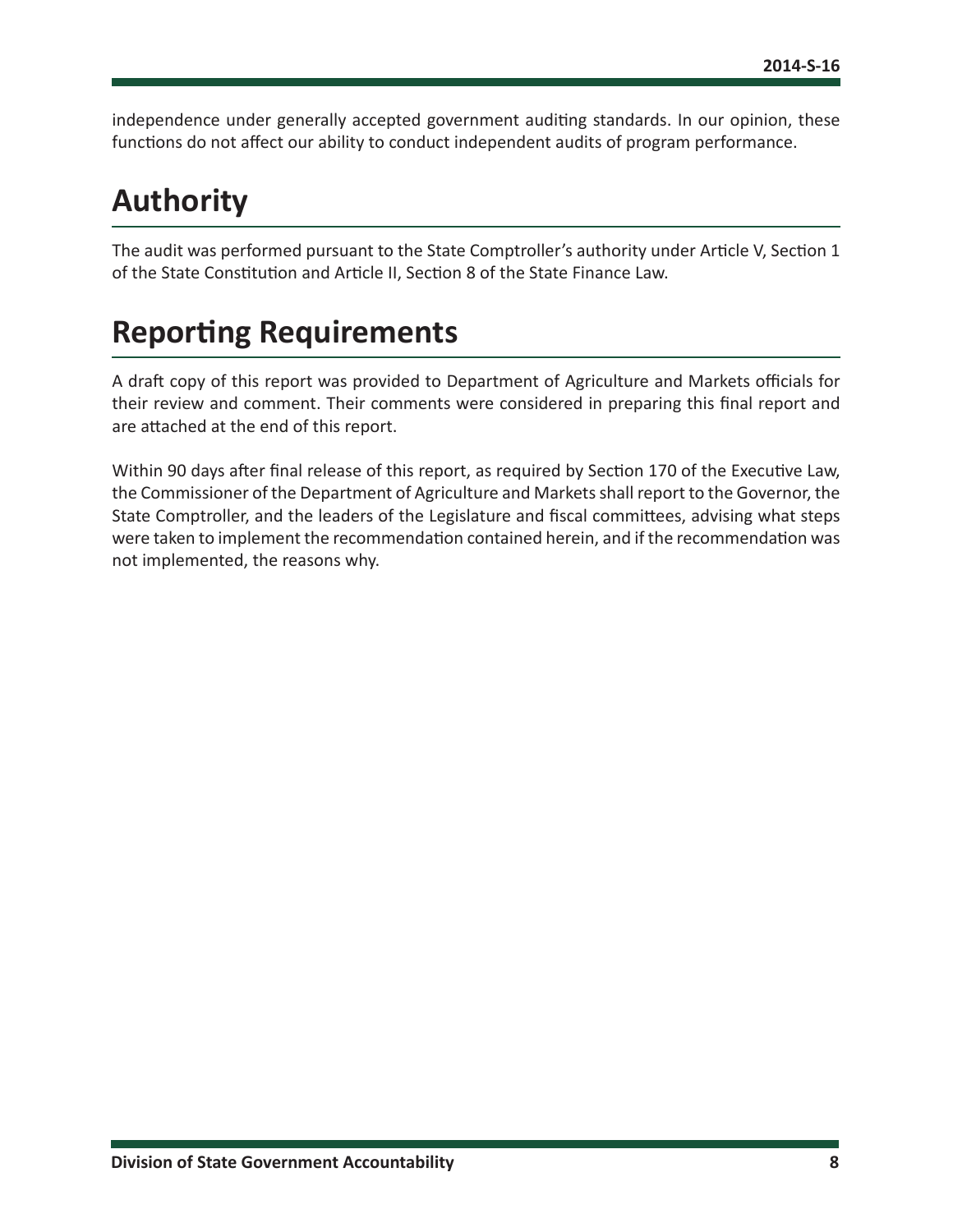### <span id="page-9-0"></span>**Contributors to This Report**

**John Buyce**, CPA, CIA, CFE, CGFM, Audit Director **Walter Irving**, Audit Manager **Debra M. Spaulding**, CPA, CFE, CGFM, Audit Supervisor **Heather Pratt**, CFE, Examiner-in-Charge **Melissa Davie**, Staff Examiner **Marisa Wolosz**, Staff Examiner

## **Division of State Government Accountability**

Andrew A. SanFilippo, Executive Deputy Comptroller 518-474-4593, [asanfilippo@osc.state.ny.us](mailto:asanfilippo%40osc.state.ny.us%0D?subject=)

> Tina Kim, Deputy Comptroller 518-473-3596, [tkim@osc.state.ny.us](mailto:tkim%40osc.state.ny.us?subject=)

Brian Mason, Assistant Comptroller 518-473-0334, [bmason@osc.state.ny.us](mailto:bmason%40osc.state.ny.us?subject=)

#### **Vision**

A team of accountability experts respected for providing information that decision makers value.

#### **Mission**

To improve government operations by conducting independent audits, reviews and evaluations of New York State and New York City taxpayer financed programs.